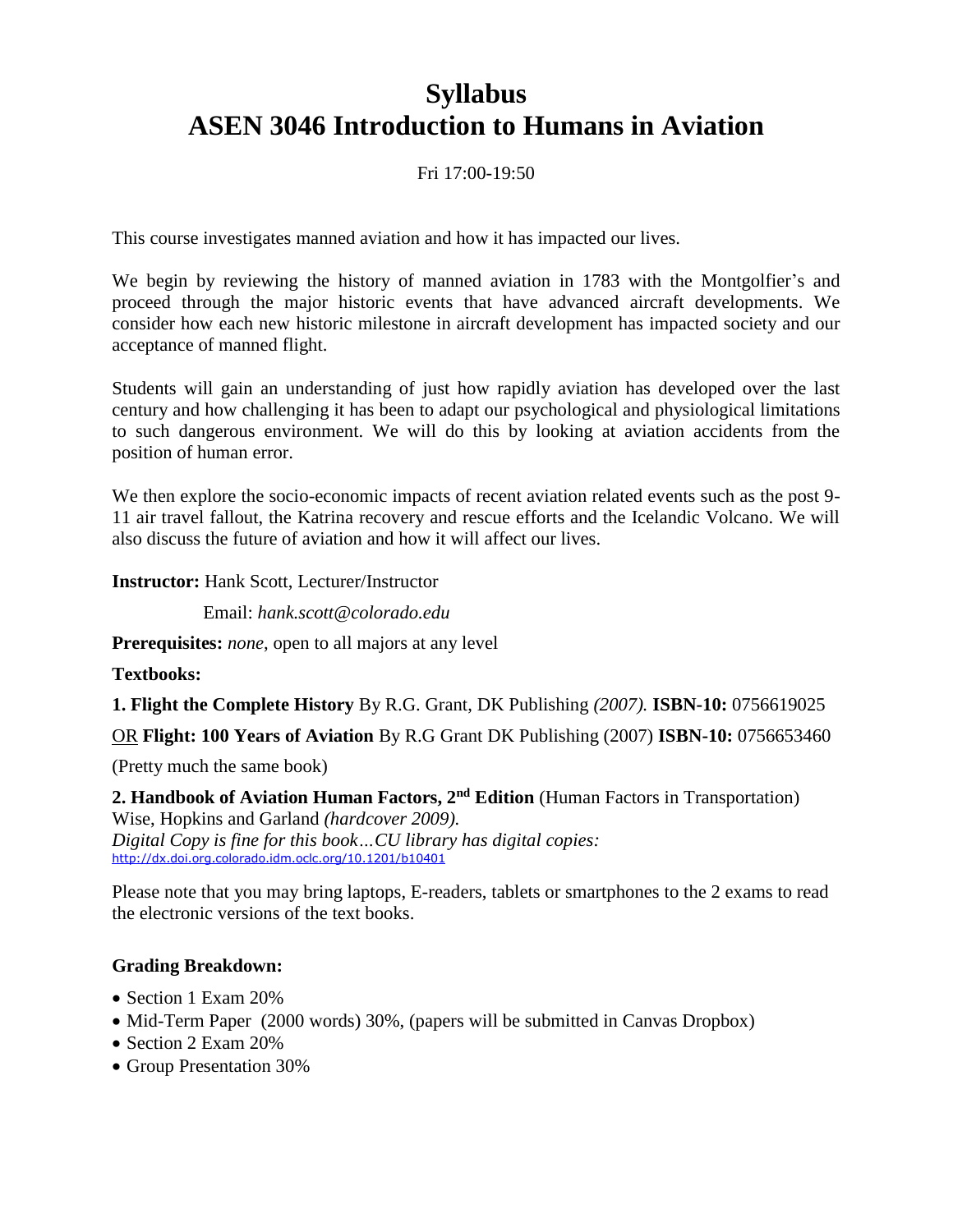#### **Course Website:** on Canvas

#### **Required Readings:**

- Textbooks listed above for Sections 1 and 2.
- Various articles provided in class and available on the course website will be utilized during Sections 2 and 3.

#### **Lecture Topics:**

#### **1. History of Manned Flight**

The Invention of Aviation Early successes and failures Wright Brothers The Early Novelty of Aviation, and WWI The Golden Age: Aviation finds a purpose: mail, combat and commercial transportation. WWII Post-war R&D, the Cold War, Airlines and the Jet Age The Private Aviation phenomenon Historical review of civilian acceptance of Aviation

#### **2. Flight Safety and Human Error**

Human Factors in Complex Systems Organizational Behavior (and the Reason Model) The Role of Culture – Power-Distance Culture The Role of Human Performance Limitations Group Behavior and Social Interaction in Complex Systems Crew Resource Management (Stress, Situational Awareness, Information Processing) Social Impacts of Aviation Accidents Accident Investigation, recommendations and the Ethics vs. Economics debate

The Role of Training – Learning Theory in Aviation Safety

#### **3.Socio-Economic Impacts of Aviation**

Regulation and the role government regulation – does it hinder or hamper growth? Life without aviation, assess the Post 9-11 aviation freeze, Icelandic volcanic disruptions Impact of aviation of the environment and the climate Aviation in Developing Nations Aviation's role in Humanitarian Aid/ Emergency Relief (case study of Haiti Earthquake, Katrina and the Asian Tsunami) Future issues in Aviation (congested airspace, NEXGEN, green propulsion)

#### **Attendance:**

If the course is over subscribed the waitlist will be filled by the removal of any students who do not attend the first 2 days of class.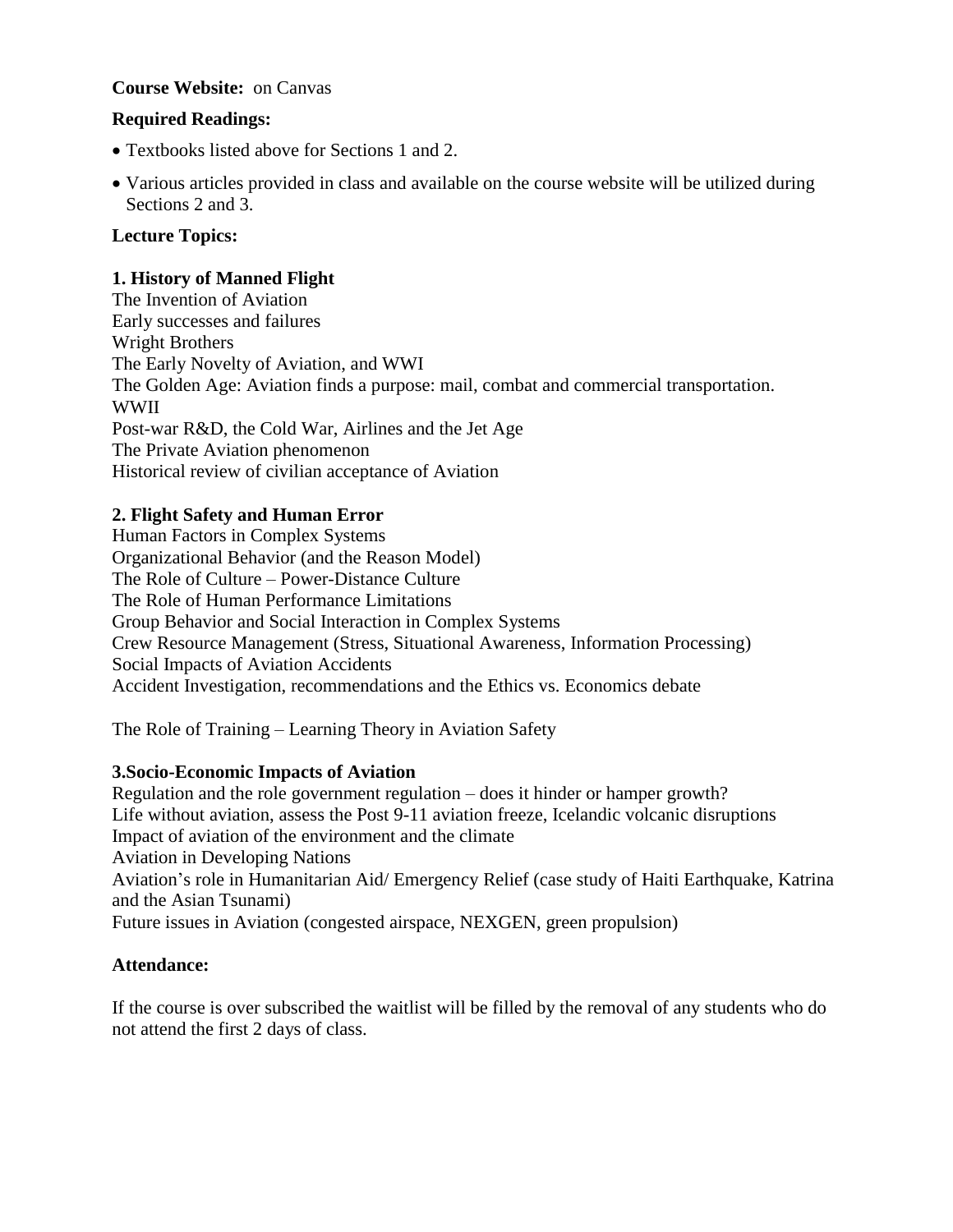# **Aerospace Engineering Sciences & University Policies**

### **Classroom Behavior**

Both students and faculty are responsible for maintaining an appropriate learning environment in all instructional settings, whether in person, remote or online. Those who fail to adhere to such behavioral standards may be subject to discipline. Professional courtesy and sensitivity are especially important with respect to individuals and topics dealing with race, color, national origin, sex, pregnancy, age, disability, creed, religion, sexual orientation, gender identity, gender expression, veteran status, political affiliation or political philosophy. For more information, see the policies on [classroom behavior](http://www.colorado.edu/policies/student-classroom-and-course-related-behavior) and the [Student Conduct & Conflict Resolution policies.](https://www.colorado.edu/sccr/student-conduct)

# **Requirements for COVID-19**

As a matter of public health and safety due to the pandemic, all members of the CU Boulder community and all visitors to campus must follow university, department and building requirements and all public health orders in place to reduce the risk of spreading infectious disease. Students who fail to adhere to these requirements will be asked to leave class, and students who do not leave class when asked or who refuse to comply with these requirements will be referred to [Student Conduct and Conflict Resolution.](https://www.colorado.edu/sccr/) For more information, see the policy on [classroom behavior](https://www.colorado.edu/policies/covid-19-health-and-safety-policy) and th[e](http://www.colorado.edu/osccr/) [Student Code of Conduct.](http://www.colorado.edu/osccr/) If you require accommodation because a disability prevents you from fulfilling these safety measures, please follow the steps in the "Accommodation for Disabilities" statement on this syllabus.

As of Aug. 13, 2021, CU Boulder has returned to requiring masks in classrooms and laboratories regardless of vaccination status. This requirement is a temporary precaution during the delta surge to supplement CU Boulder's COVID-19 vaccine requirement. Exemptions include individuals who cannot medically tolerate a face covering, as well as those who are hearingimpaired or otherwise disabled or who are communicating with someone who is hearingimpaired or otherwise disabled and where the ability to see the mouth is essential to communication. If you qualify for a mask-related accommodation, please follow the steps in the "Accommodation for Disabilities" statement on this syllabus. In addition, vaccinated instructional faculty who are engaged in an indoor instructional activity and are separated by at least 6 feet from the nearest person are exempt from wearing masks if they so choose. Students who have tested positive for COVID-19, have symptoms of COVID-19, or have had close contact with someone who has tested positive for or had symptoms of COVID-19 must stay home. In this class, if you are sick or quarantined, email me.

# **Accommodation for Disabilities**

If you qualify for accommodations because of a disability, please submit your accommodation letter from Disability Services to your faculty member in a timely manner so that your needs can be addressed. Disability Services determines accommodations based on documented disabilities in the academic environment. Information on requesting accommodations is located on the [Disability Services website.](https://www.colorado.edu/disabilityservices/) Contact Disability Services at 303-492-8671 or [dsinfo@colorado.edu](mailto:dsinfo@colorado.edu) for further assistance. If you have a temporary medical condition, see [Temporary Medical Conditions](http://www.colorado.edu/disabilityservices/students/temporary-medical-conditions) on the Disability Services website.

# **Preferred Student Names and Pronouns**

CU Boulder recognizes that students' legal information doesn't always align with how they identify. Students may update their preferred names and pronouns via the student portal; those